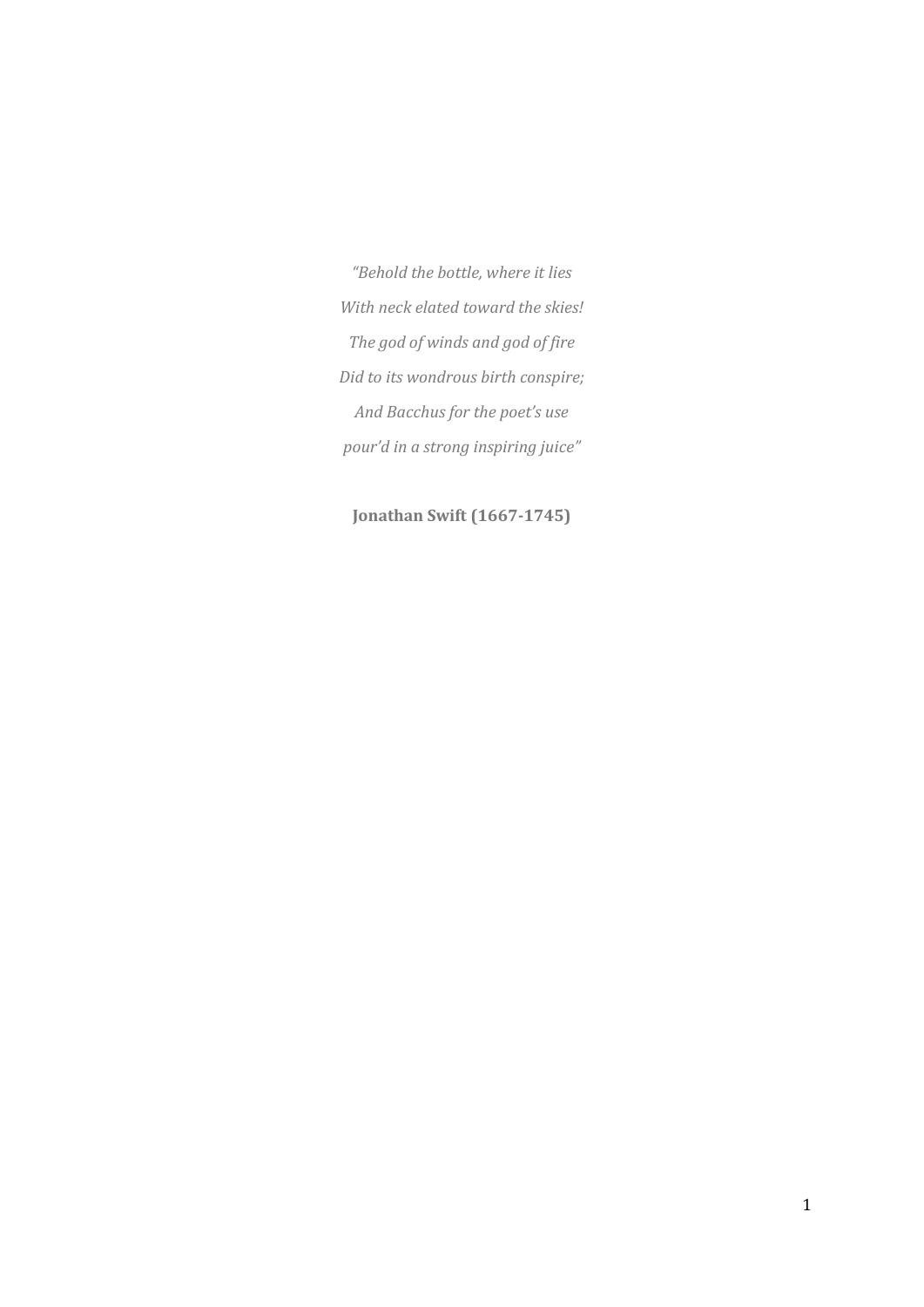### WILLIAM KENT HOUSE AT THE RITZ LONDON

## *CONTENTS*

| <b>SPARKLING WINE</b>                           |  |
|-------------------------------------------------|--|
|                                                 |  |
|                                                 |  |
|                                                 |  |
| <b>WHITE WINE</b>                               |  |
|                                                 |  |
|                                                 |  |
|                                                 |  |
|                                                 |  |
| <b>ROSÉ WINE</b>                                |  |
| $\text{France} \textcolor{red}{min}{\text{}}10$ |  |
| <b>RED WINE</b>                                 |  |
|                                                 |  |
| Italy                                           |  |
|                                                 |  |
|                                                 |  |
| <b>SWEET WINE</b>                               |  |
|                                                 |  |
| <b>FORTIFIED WINE</b>                           |  |
|                                                 |  |
|                                                 |  |

All prices are including VAT and 750ml bottles unless indicated. Please ask for the Restaurant Wine list if you require a fine wine selection. Wines and vintages are subject to availability.

Please kindly note that a Discretionary Service Charge of 12.5% will be added to your bill on all Food and Beverage items.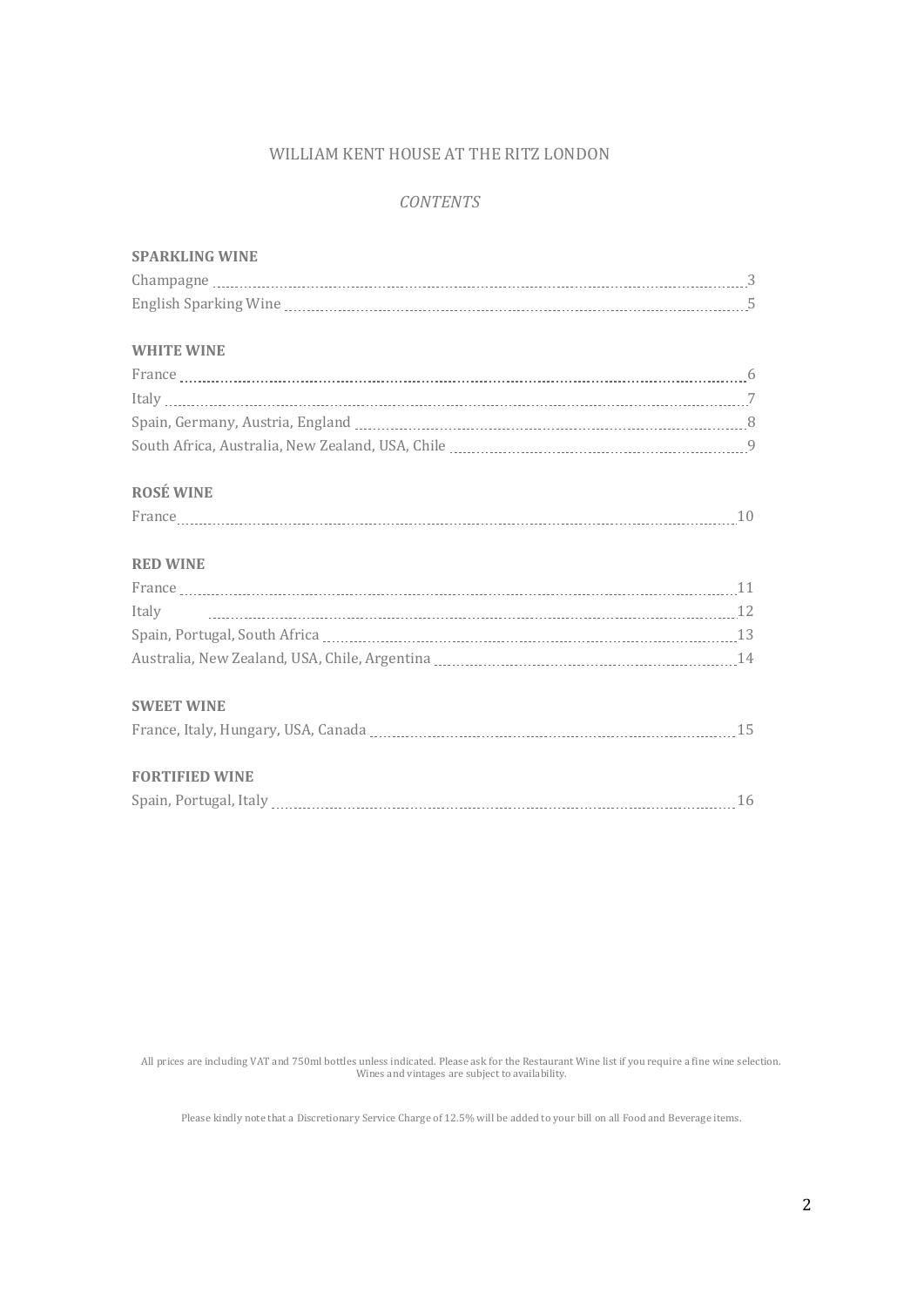## CHAMPAGNE

*MONTAGNE DE REIMS*

#### **Barons de Rothschild**

|                | 10001 Barons de Rothschild, "Réserve Ritz" | <b>Brut</b>           |        | NV        | £90        |
|----------------|--------------------------------------------|-----------------------|--------|-----------|------------|
|                | 81001 Barons de Rothschild, "Réserve Ritz" | <b>Brut</b>           | Magnum | NV        | £190       |
|                | 10002 Barons de Rothschild, "Réserve Ritz" | Brut, Rosé            |        | <b>NV</b> | £112       |
|                | 81002 Barons de Rothschild, "Réserve Ritz" | Brut, Rosé            | Magnum | NV        | £220       |
|                | 10003 Barons de Rothschild, "Réserve Ritz" | Extra Brut            |        | NV        | £105       |
|                | 10004 Barons de Rothschild, "Réserve Ritz" | Brut, Blanc de Blancs |        | <b>NV</b> | £120       |
|                | 10005 Barons de Rothschild, "Réserve Ritz" | Brut, Vintage         |        | 2010 £160 |            |
| <b>Ruinart</b> |                                            |                       |        |           |            |
|                | 11101 Ruinart, 'R de Ruinart'              | <b>Brut</b>           |        | NV        | £125*      |
|                | 11102 Ruinart                              | Brut, Blanc de Blancs |        | <b>NV</b> | £160*      |
|                | 11105 Ruinart                              | Brut, Rosé            |        | <b>NV</b> | £140*      |
|                | <b>Louis Roederer</b>                      |                       |        |           |            |
|                | 10101 Louis Roederer, 'Brut Premier'       | <b>Brut</b>           |        | <b>NV</b> | £130       |
|                | 10104 Louis Roederer, 'Cristal'            | <b>Brut</b>           |        |           | 2013 £490* |
|                | <b>Taittinger</b>                          |                       |        |           |            |
|                | 10106 Taittinger, 'Reserve'                | <b>Brut</b>           |        | NV        | £120       |
|                | 10109 Taittinger                           | Brut, Rosé            |        | <b>NV</b> | £135       |
| <b>Krug</b>    |                                            |                       |        |           |            |
|                | 11111 Krug, 'Grande Cuvée'                 | <b>Brut</b>           |        | <b>NV</b> | £390       |
|                | <b>Veuve Clicquot Ponsardin</b>            |                       |        |           |            |
|                | 10115 Veuve Clicquot, 'Yellow Label'       | <b>Brut</b>           |        | <b>NV</b> | £130       |

*\* Limited availability, please discuss with your Events Planner.*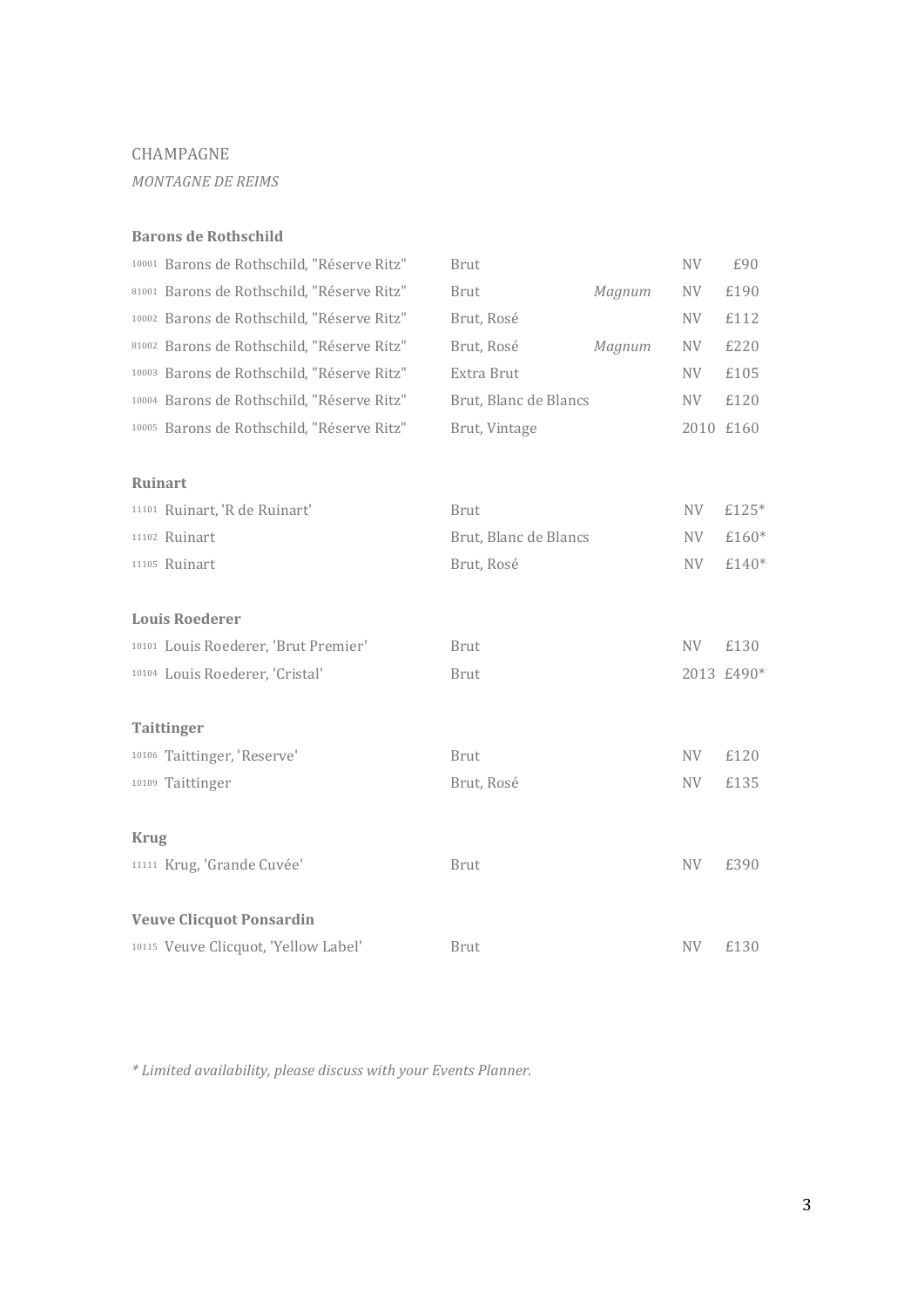## CHAMPAGNE

*VALLÉE DE LA MARNE*

## **Moët & Chandon**

| 10201 Moët & Chandon, 'Impérial'      | <b>Brut</b>           | <b>NV</b> | £110      |
|---------------------------------------|-----------------------|-----------|-----------|
| 10201 Moët & Chandon, 'Impérial'      | Brut, Rosé            | <b>NV</b> | £140      |
| 11208 Dom Pérignon                    | <b>Brut</b>           |           | 2010 £290 |
|                                       |                       |           |           |
| Perrier-Jouët                         |                       |           |           |
| 10204 Perrier-Jouët, 'Grand Brut'     | <b>Brut</b>           | <b>NV</b> | £120      |
| 10216 Perrier-Jouët                   | Brut, Blanc de Blancs | NV        | £190      |
| 10205 Perrier-Jouët, 'Blason Rosé'    | Brut, Rosé            | NV        | £170      |
| 10206 Perrier-Jouët, 'Belle Epoque'   | <b>Brut</b>           |           | 2012 £340 |
|                                       |                       |           |           |
| <b>Pol Roger</b>                      |                       |           |           |
| 10208 Pol Roger, 'Reserve'            | <b>Brut</b>           | <b>NV</b> | £120      |
|                                       |                       |           |           |
| <b>Bollinger</b>                      |                       |           |           |
| 11213 Bollinger, 'Special Cuvée'      | <b>Brut</b>           | <b>NV</b> | £130      |
| 10214 Bollinger, 'Grande Année'       | <b>Brut</b>           | 2012      | £240*     |
| 10215 Bollinger, 'Grande Année'       | Brut, Rosé            | 2012      | £260*     |
|                                       |                       |           |           |
| <b>Billecart-Salmon</b>               |                       |           |           |
| 11307 Billecart-Salmon                | Brut, Rosé            | <b>NV</b> | £135      |
|                                       |                       |           |           |
| <b>Laurent Perrier</b>                |                       |           |           |
| 10223 Laurent Perrier, La Cuvée       | <b>Brut</b>           | NV        | £120      |
| 10223 Laurent Perrier, 'Ultra Brut'   | Extra Brut            | NV        | £150      |
| 11405 Laurent Perrier, 'Grand Siècle' | <b>Brut</b>           | NV        | £280      |
| 11406 Laurent Perrier                 |                       |           |           |

*\* Limited availability, please discuss with your Events Planner*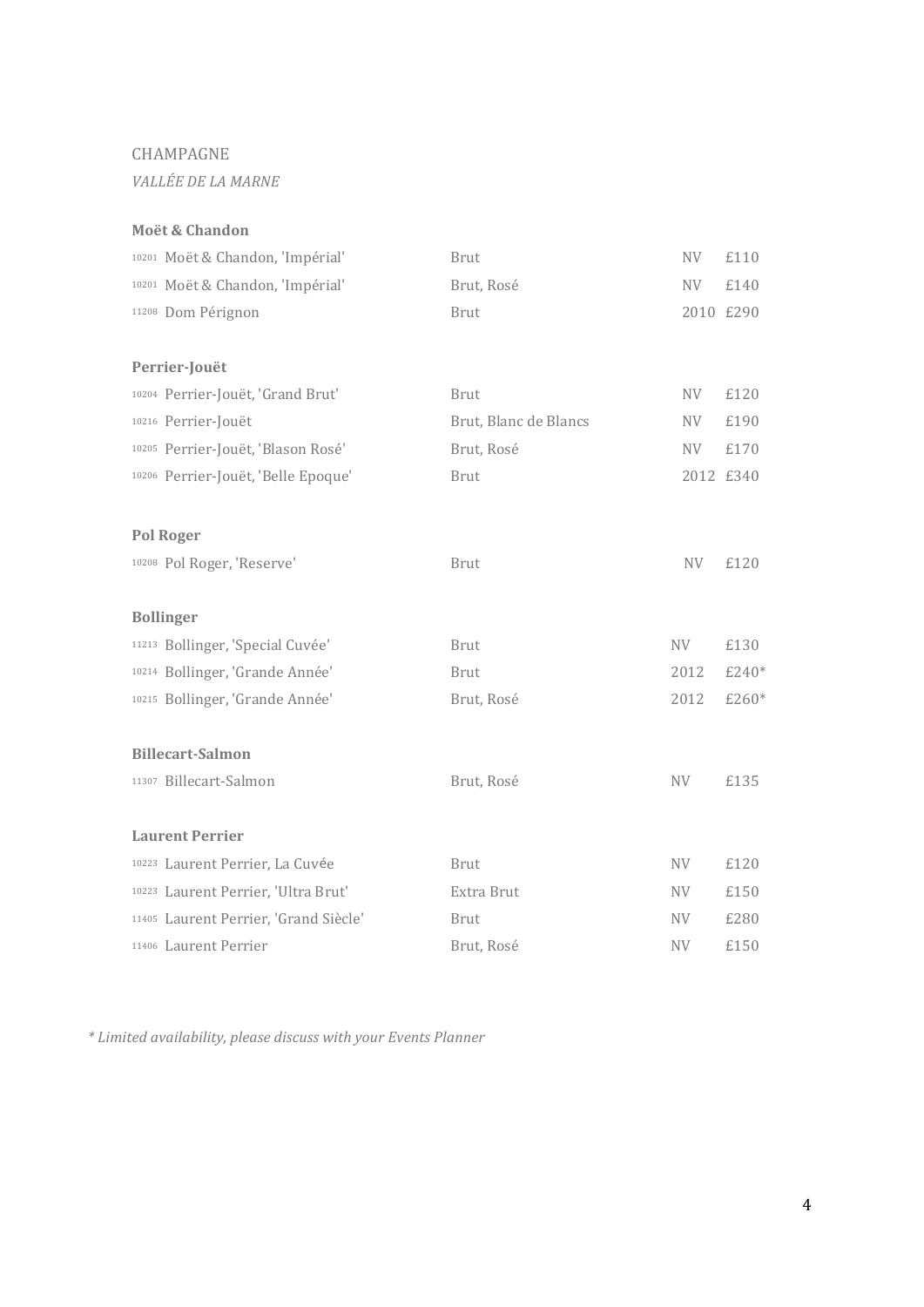## ENGLISH SPARKLING WINE

*SUSSEX*

## **Nyetimber**

| 10230 Nyetimber, 'Classic Cuvée' | Brut                          | MV.       | £110 |
|----------------------------------|-------------------------------|-----------|------|
| 10232 Nvetimber                  | Brut, Rosé                    | MV.       | £120 |
| <sup>10231</sup> Nvetimber       | Brut, Blanc de Blancs Vintage | 2013 £130 |      |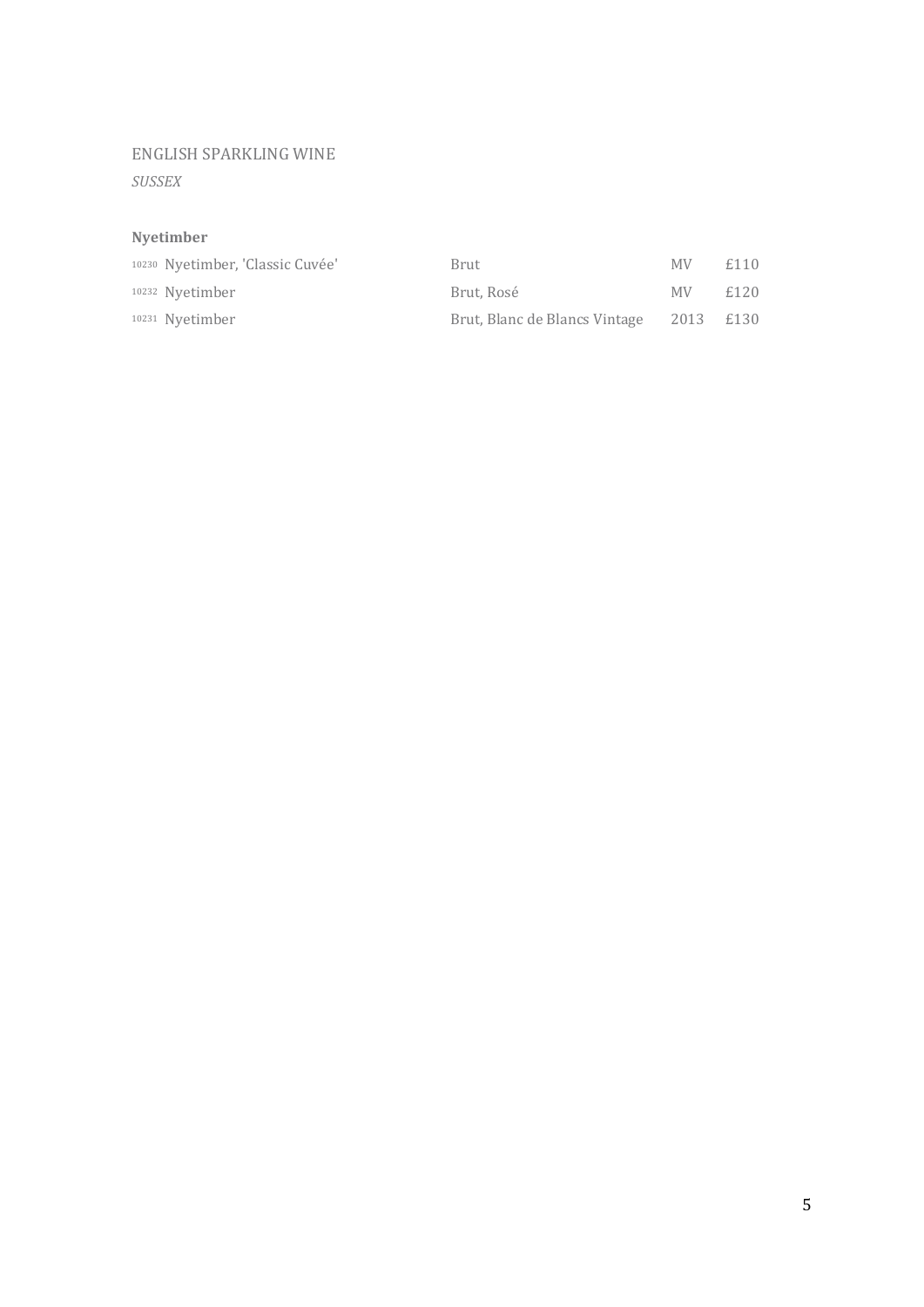*FRANCE*

#### **Alsace**

| 92101 Pinot Blanc, Trimbach                                                 | 2019 | £58  |
|-----------------------------------------------------------------------------|------|------|
| 92601 Riesling 'Cuvée Frédérich Emile', Trimbach                            | 2013 | £135 |
|                                                                             |      |      |
| <b>Burgundy</b>                                                             |      |      |
| 92102 Chablis 'Rive Droite', Domaine Testut                                 | 2019 | £73  |
| 92103 Chablis 1er Cru Montmains, Jean Marc Brocard                          | 2018 | £105 |
| 92602 Meursault, Domaine Jean-Michel Gaunoux                                | 2018 | £140 |
| 92603 Puligny-Montrachet, Bachelet Monnot                                   | 2019 | £160 |
| 92604 Chassagne-Montrachet, Thomas Morey                                    | 2018 | £150 |
| 92104 Macon-Chardonnay 'Clos de la Crochette', Les Héritiers du Comte Lafon | 2018 | £85  |
| 22001 Montagny 1er Cru 'Ritz Selected', Château de la Saule                 | 2016 | £62  |
|                                                                             |      |      |
| <b>Loire Valley</b>                                                         |      |      |
| 92105 Sancerre, Pascal Jolivet                                              | 2020 | £75  |
| 92106 Vouvray Sec, Sylvain Gaudron                                          | 2018 | £70  |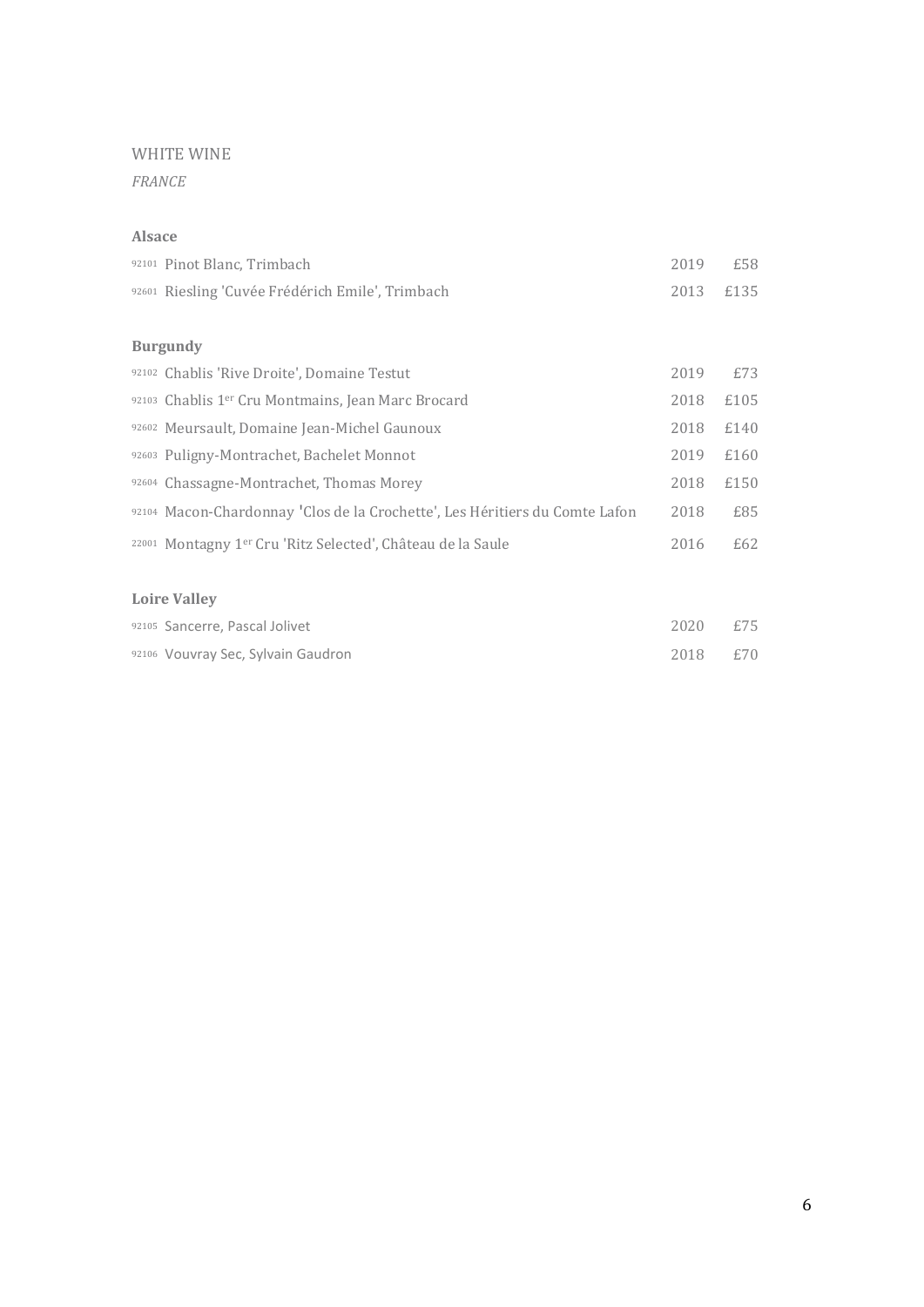*ITALY*

## **Piedmont**

| 92107 Gavi di Gavi, La Scolca                                                  | 2020 | £65  |
|--------------------------------------------------------------------------------|------|------|
| Lombardia                                                                      |      |      |
| 92605 Curtefranca Bianco 'Corte del Lupo', Ca' del Bosco                       | 2018 | £110 |
| Friuli Venezia Giulia                                                          |      |      |
| 92108 Pinot Grigio, Livon                                                      | 2020 | £55  |
| <b>Umbria</b>                                                                  |      |      |
| 92109 Verdicchio dei Castelli di Jesi 'Campo delle Oche', Fattoria San Lorenzo | 2014 | £80  |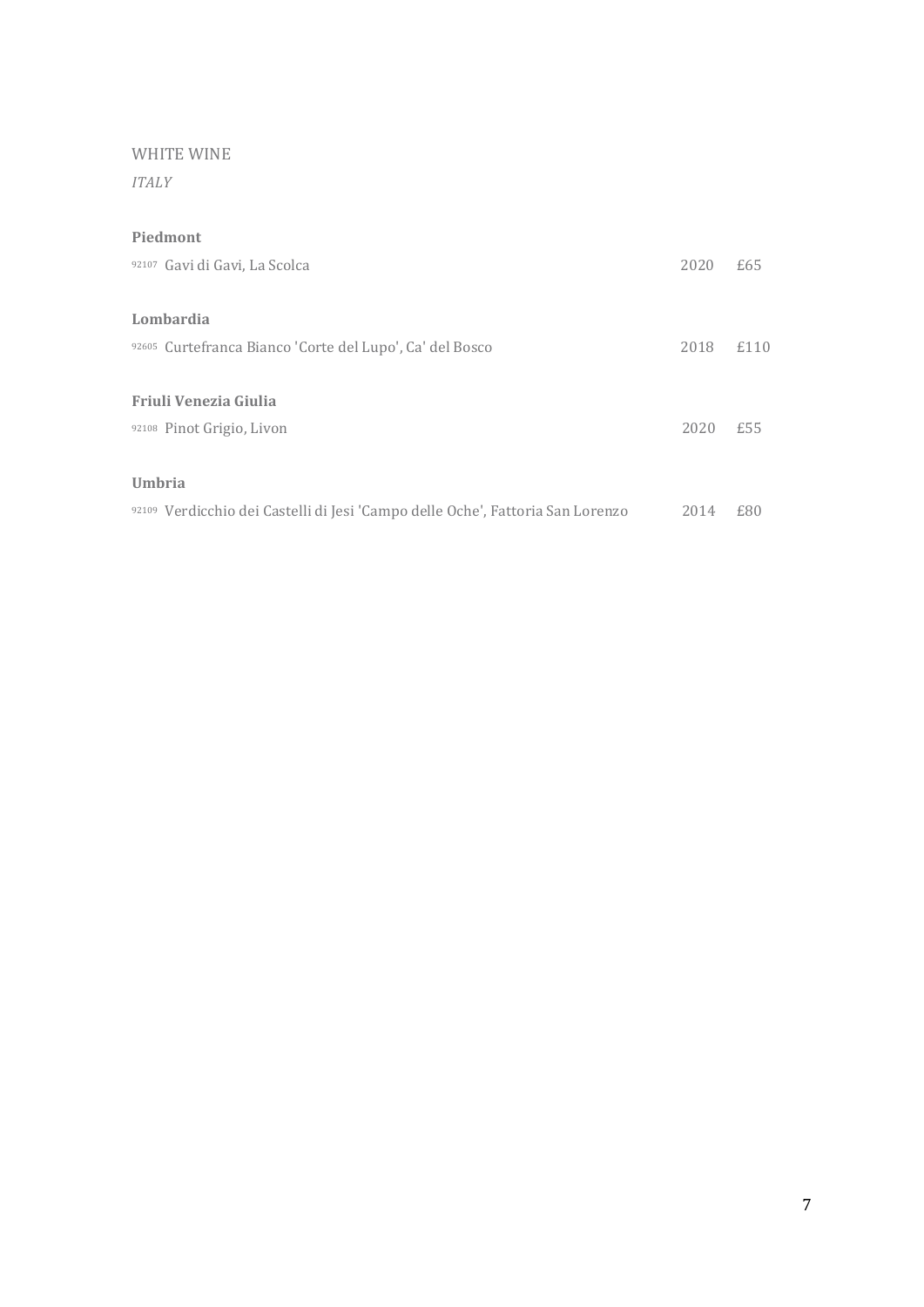| <b>SPAIN</b>                                            |      |      |
|---------------------------------------------------------|------|------|
| Castilla y León                                         |      |      |
| 92110 Verdejo Rueda, Finca Montepedroso                 | 2020 | £55  |
| Galicia                                                 |      |      |
| 92111 Albariño 'Turonia' Rías Baixas, Quinta de Couselo | 2020 | £70  |
| La Rioja                                                |      |      |
| 92606 Rioja Blanco 'Capellanía', Marques de Murrieta    | 2016 | £120 |
| <b>GERMANY</b>                                          |      |      |
| <b>Mosel</b>                                            |      |      |
| 92112 Riesling Kabinett Wehlener Sonnenuhr, Dr. Loosen  | 2018 | £60  |
| <b>AUSTRIA</b>                                          |      |      |
| Wachau                                                  |      |      |
| 92113 Grüner Veltliner, Loimer                          | 2020 | £50  |
| ENGLAND                                                 |      |      |
| Cornwall                                                |      |      |
| 92114 Bacchus 'Darnibole', Camel Valley                 | 2018 | £65  |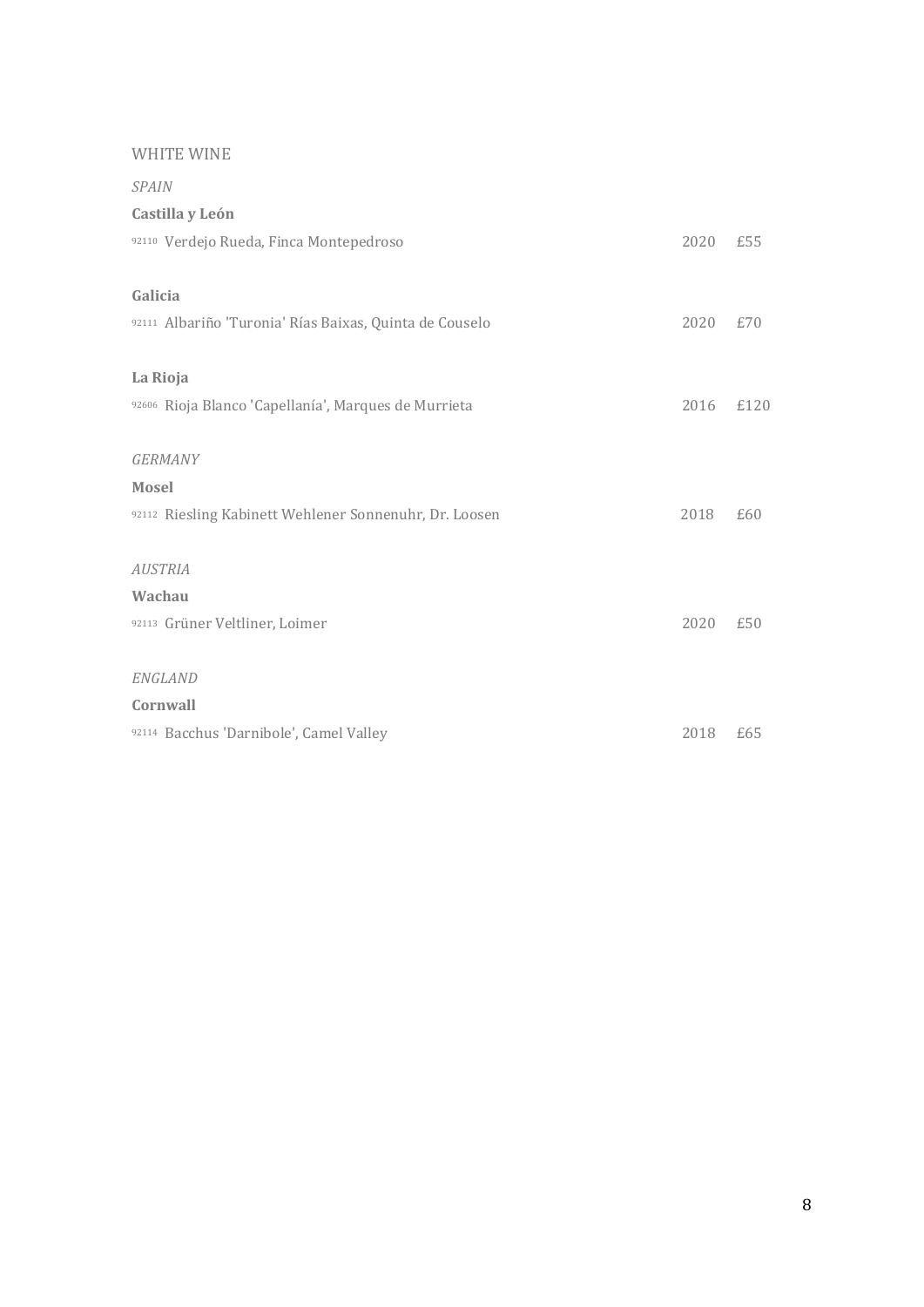| SOUTH AFRICA                                         |      |     |
|------------------------------------------------------|------|-----|
| Stellenbosch                                         |      |     |
| 92115 Chenin Blanc, Reyneke                          | 2019 | £65 |
|                                                      |      |     |
| <b>AUSTRALIA</b>                                     |      |     |
| <b>Adelaide Hills</b>                                |      |     |
| 92116 Riesling 'Kanta', Egon Müller                  | 2014 | £90 |
|                                                      |      |     |
| <b>Mornington Peninsula</b>                          |      |     |
| 92117 Chardonnay 'Clonale', Kooyong                  | 2019 | £75 |
|                                                      |      |     |
| <b>NEW ZEALAND</b>                                   |      |     |
| <b>Marlborough</b>                                   |      |     |
| 92118 Sauvignon Blanc, Clos Henri                    | 2017 | £85 |
| 92119 Pinot Gris, Yealands Estate                    | 2019 | £65 |
|                                                      |      |     |
| <b>USA</b>                                           |      |     |
| California                                           |      |     |
| 92120 Chardonnay Santa Barbara County, Au Bon Climat | 2019 | £95 |
|                                                      |      |     |
| <b>CHILE</b>                                         |      |     |
| <b>Colchagua Valley</b>                              |      |     |
| 92121 Sauvignon Blanc 'Cool Coast', Casa Silva       | 2018 | £55 |
|                                                      |      |     |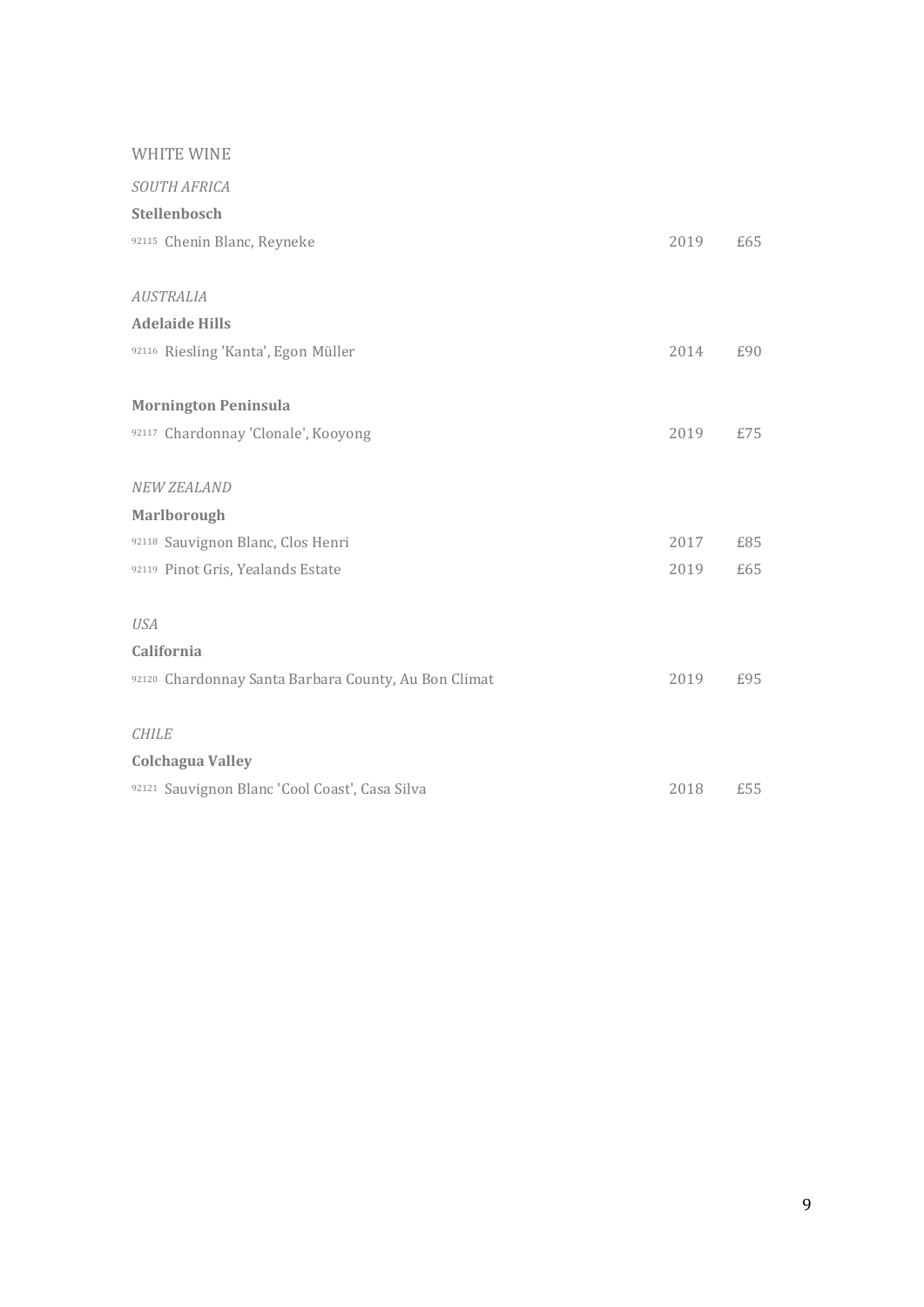# ROSÉ WINE

#### *FRANCE*

#### **Provence**

| 92122 Côtes de Provence 'Whispering Angel', Caves d'Esclans | 2020      | £75 |
|-------------------------------------------------------------|-----------|-----|
| 92123 Côtes de Provence 'Rosé et Or', Château Minuty        | 2020 £105 |     |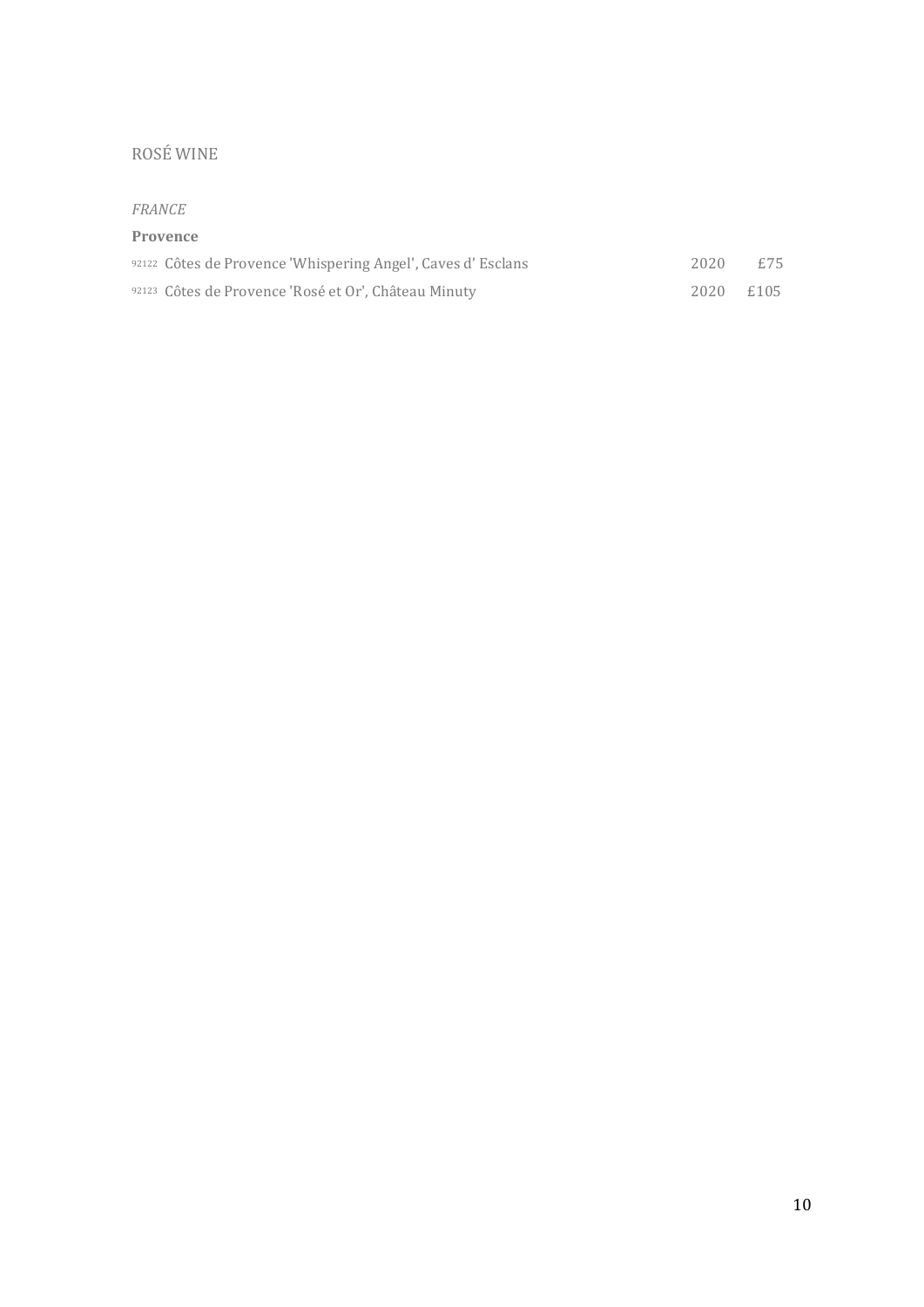*FRANCE*

## **Burgundy**

| 93101 Gevrey-Chambertin, Domaine Georges Lignier                       |                      | 2017 | £140 |
|------------------------------------------------------------------------|----------------------|------|------|
| 93602 Morey-Saint-Denis, Domaine Georges Lignier                       |                      | 2018 | £140 |
| 93601 Nuits-Saint-Georges, David Duband                                |                      | 2019 | £180 |
| 93102 Givry, Chanson                                                   |                      | 2017 | £68  |
| 93103 Beaujolais Cru Morgon, Domaine de la Tour des Bans               |                      | 2019 | £55  |
|                                                                        |                      |      |      |
| <b>Loire Valley</b>                                                    |                      |      |      |
| 93104 Chinon Tradition, Pierre Sourdais                                |                      | 2018 | £65  |
|                                                                        |                      |      |      |
| <b>Bordeaux - Left Bank</b>                                            |                      |      |      |
| 33001 Ritz Pauillac, Domaines Barons de Rothschild (Lafite)            | Pauillac             | 2016 | £69  |
| 33177 Lacoste-Borie, 2 <sup>nd</sup> wine of Château Grand-Puy-Lacoste | Pauillac             | 2014 | £130 |
| 33189 Château Grand-Puy-Ducasse 5 <sup>eme</sup> Cru                   | Pauillac             | 2006 | £170 |
| 93603 'Pagodes de Cos', Château Cos d'Estournel 2 <sup>eme</sup> Vin   | Saint-Estèphe        | 2011 | £160 |
| 93606 'Vivens', Château Durfort-Vivens 2 <sup>eme</sup> Vin            | Margaux              | 2015 | £100 |
| 93106 Château de Callac                                                | Graves               | 2016 | £58  |
|                                                                        |                      |      |      |
| <b>Bordeaux - Right Bank</b>                                           |                      |      |      |
| 93105 'Emilien', Château le Puy                                        | Côtes de Francs 2015 |      | £95  |
| 93107 Clos des Menuts                                                  | Saint-Émilion        | 2016 | £80  |
| 93603 'Petit Figeac', Château Figeac 2eme Vin                          | Saint-Émilion        | 2015 | £180 |
|                                                                        |                      |      |      |
| <b>Rhône Valley</b>                                                    |                      |      |      |
| 93108 Côtes du Rhône, André Brunel                                     |                      | 2019 | £65  |
| 93608 Côte Rôtie 'Brune et Blonde', E. Guigal                          |                      | 2017 | £125 |
| 93609 Châteauneuf-du-Pape, Domaine Chante Cigale                       |                      | 2016 | £130 |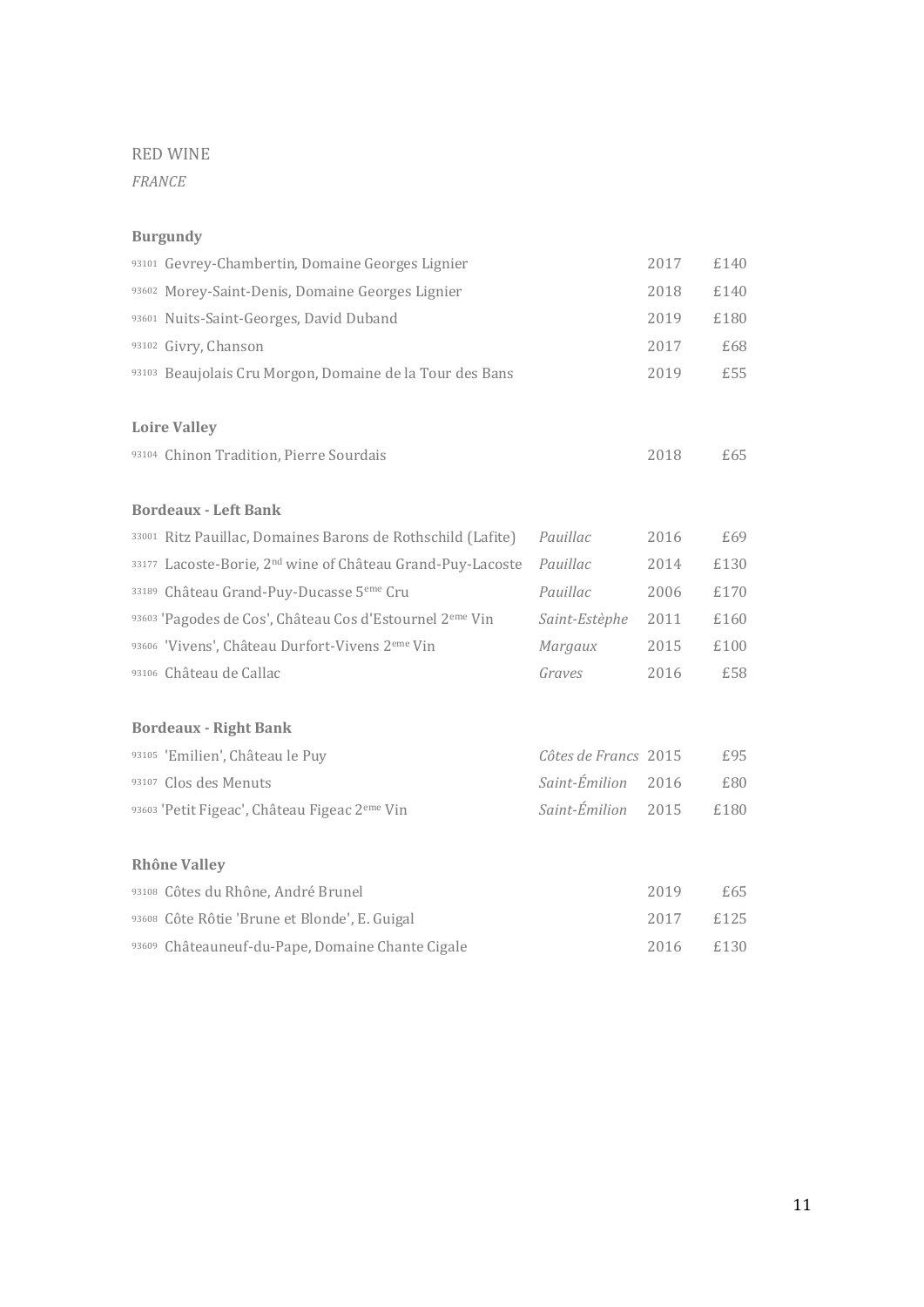*ITALY*

#### **Piedmont**

|               | 93109 Barbaresco, Ceretto                                   | 2016 £135 |     |
|---------------|-------------------------------------------------------------|-----------|-----|
|               | 93110 Barolo, Giacomo Fenocchio                             | 2017      | £95 |
|               | 93610 Barolo Brunate, Marco Marengo                         | 2014 £140 |     |
|               |                                                             |           |     |
| <b>Veneto</b> |                                                             |           |     |
|               | 93111 Amarone della Valpolicella Classico 'Costasera', Masi | 2015 £125 |     |
|               |                                                             |           |     |
|               | <b>Tuscany</b>                                              |           |     |
|               | 93112 Chianti Classico, Fontodi                             | 2016 £78  |     |
|               | 93112 Brunello di Montalcino 'Campogiovanni', San Felice    | 2016 £115 |     |
|               | 93113 Vino Nobile di Montepulciano 'Asinone', Poliziano     | 2016 £150 |     |
|               | 93612 Tignanello, Antinori                                  | 2018 £290 |     |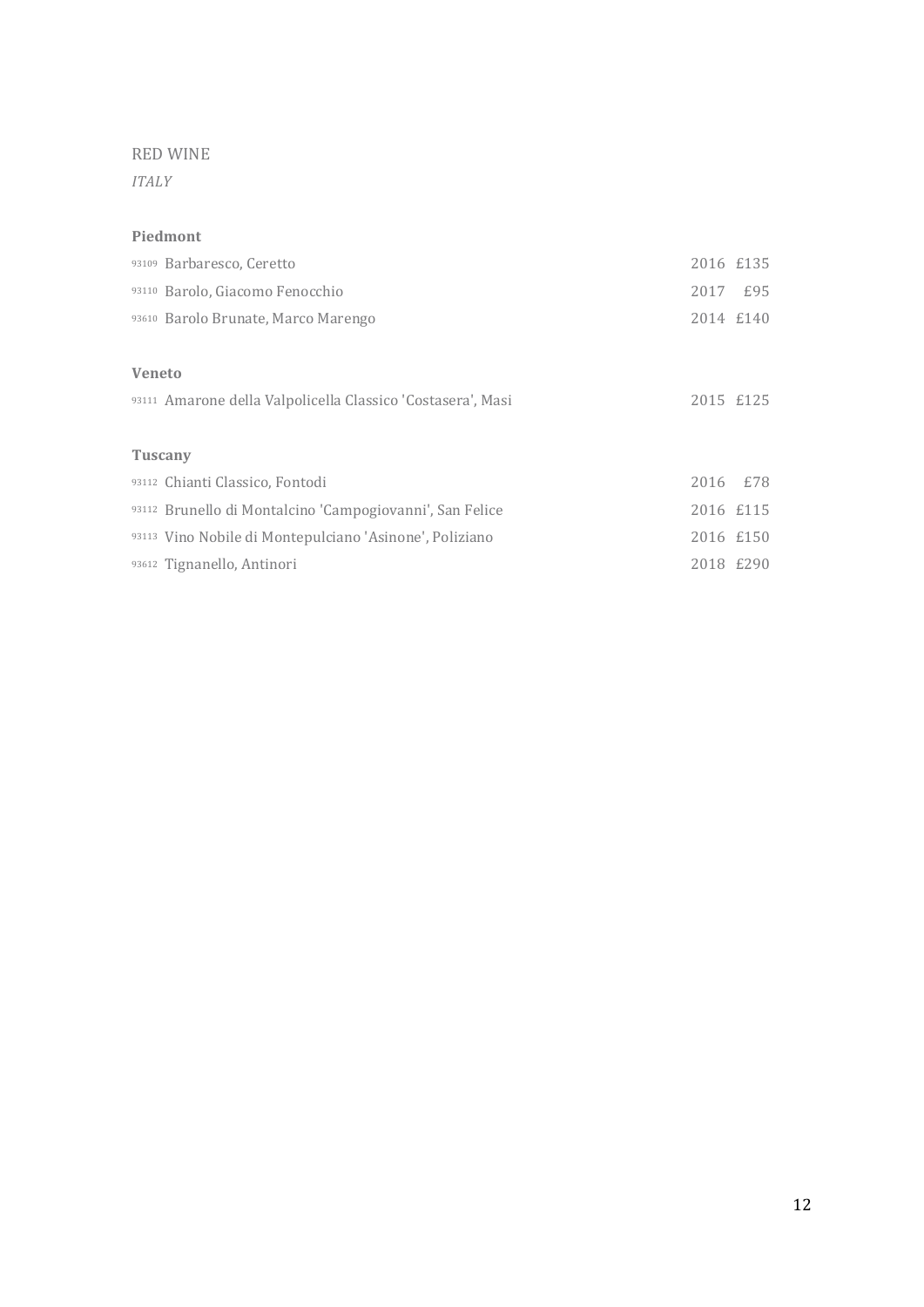*SPAIN*

## **Castilla y León**

| 93114 Ribera del Duero Reserva, Dominio Fournier         | 2014 | £120 |
|----------------------------------------------------------|------|------|
| La Rioja                                                 |      |      |
| 93115 Rioja Reserva, Bodegas Ostatu                      | 2015 | £85  |
| 93613 Rioja Reserva 'Viña Tondonia', R. Lopez de Heredia | 2008 | £120 |
| PORTUGAL                                                 |      |      |
| Douro                                                    |      |      |
| 93116 Douro 'Caldas', Alves de Sousa                     | 2017 | £60  |
| SOUTH AFRICA                                             |      |      |
| <b>Western Cape</b>                                      |      |      |
| 93117 Pinotage, Kanonkop                                 | 2018 | £60  |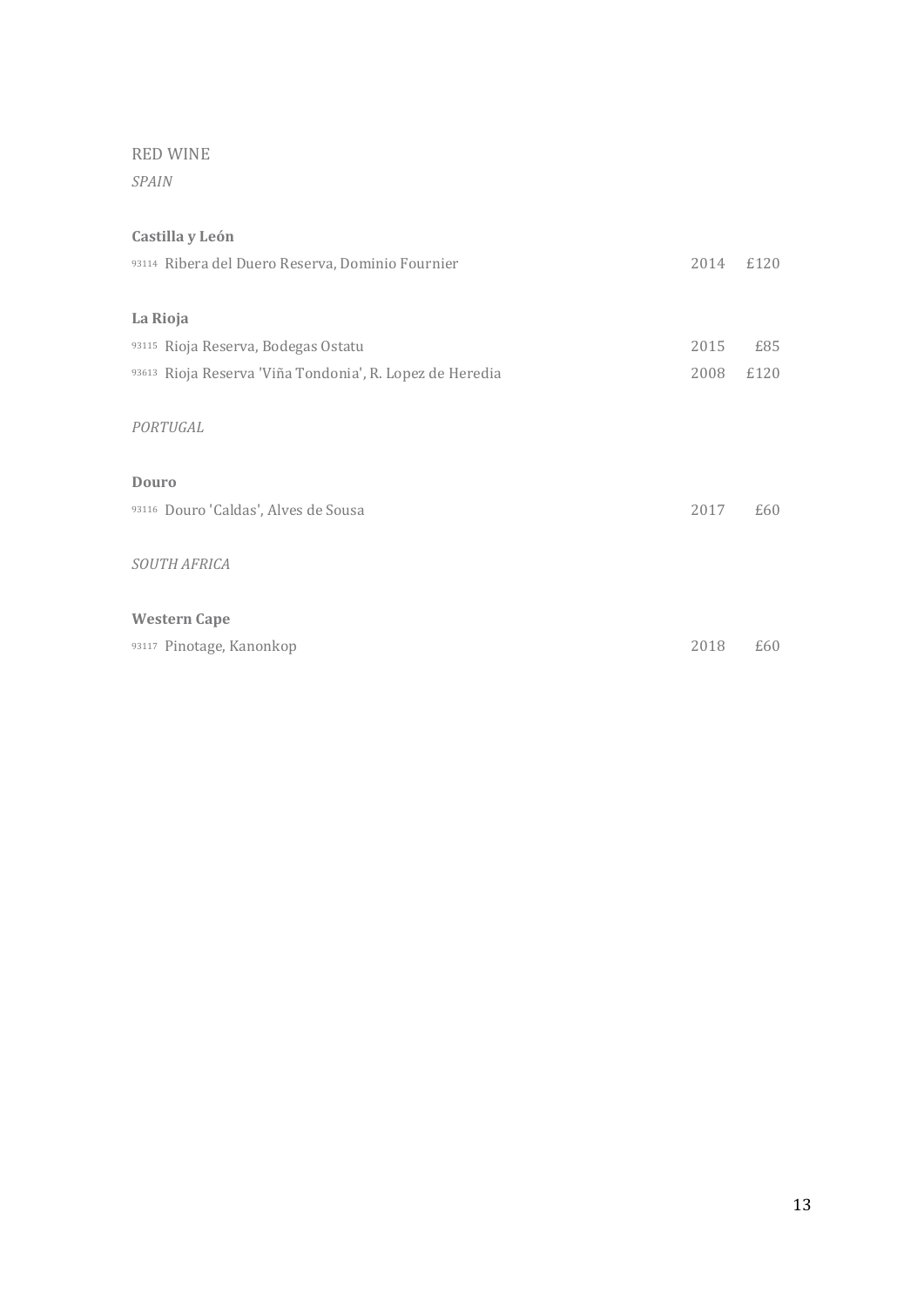*AUSTRALIA*

| <b>Barossa Valley</b>                                        |      |      |
|--------------------------------------------------------------|------|------|
| 93118 Shiraz, Langmeil                                       | 2018 | £70  |
| Coonawarra                                                   |      |      |
|                                                              |      |      |
| 93119 Cabernet Sauvignon, Balnaves                           | 2016 | £100 |
| <b>NEW ZEALAND</b>                                           |      |      |
|                                                              |      |      |
| <b>Marlborough</b>                                           |      |      |
| 93120 Pinot Noir 'Leah', Seresin                             | 2017 | £75  |
|                                                              |      |      |
| <b>USA</b>                                                   |      |      |
| California                                                   |      |      |
| 93121 Cabernet Sauvignon, The Introvert                      | 2018 | £70  |
| 93614 Cabernet Sauvignon 'Estate Growth', Siverado Vineyards | 2018 | £140 |
| 93122 Zinfandel, Navigator                                   | 2016 | £75  |
| 93125 Merlot, Decoy                                          | 2019 | £110 |
|                                                              |      |      |
| <b>CHILE</b>                                                 |      |      |
| <b>Colchagua Valley</b>                                      |      |      |
| 93123 Carménère 'Signos de Origen', Emiliana                 | 2016 | £72  |
|                                                              |      |      |
| <b>ARGENTINA</b>                                             |      |      |
| Salta                                                        |      |      |
| 93124 Malbec, Bodegas Colomé                                 | 2019 | £68  |
|                                                              |      |      |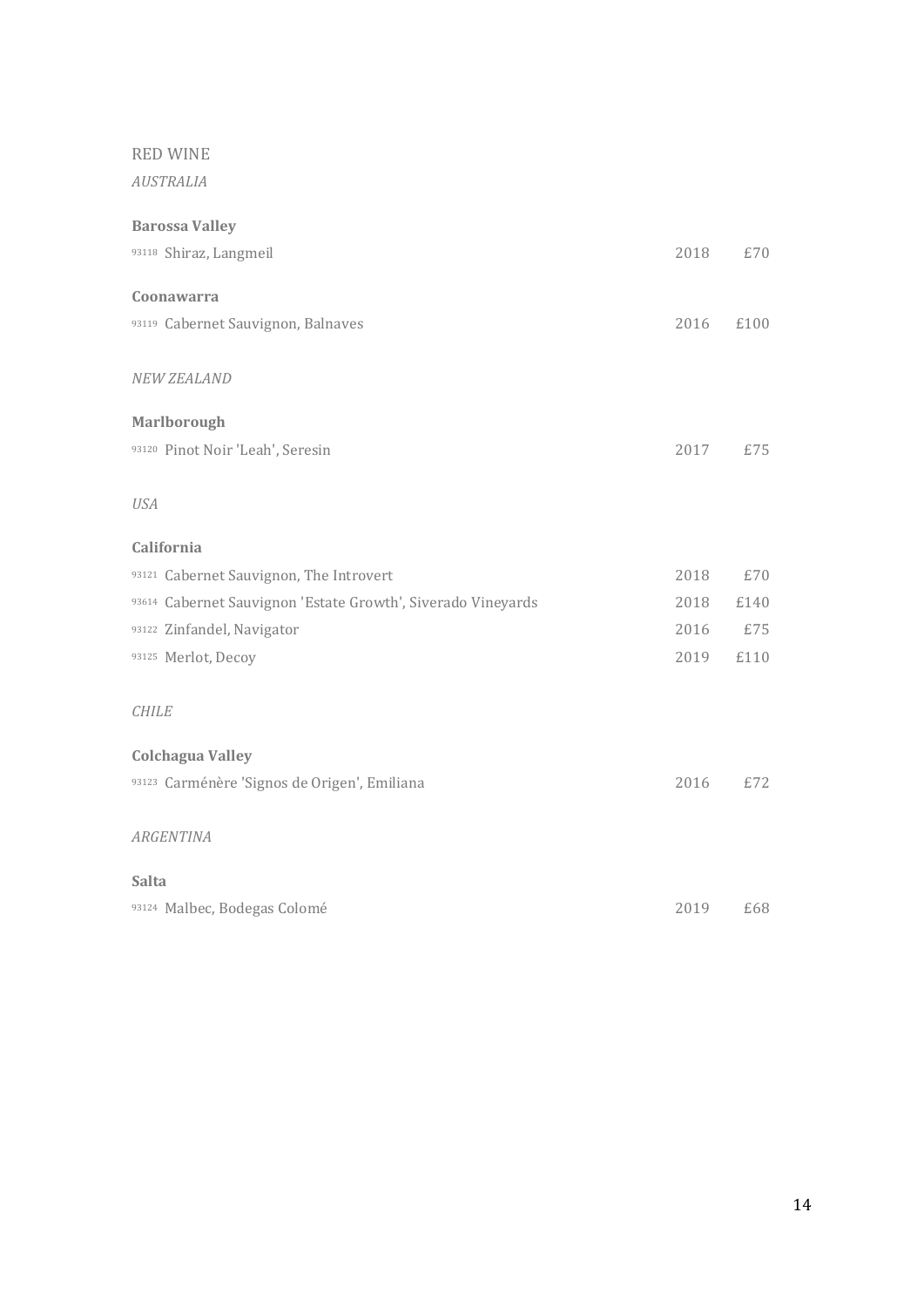#### SWEET WINE

*FRANCE*

| <b>Bordeaux</b>                                                   |        |      |       |
|-------------------------------------------------------------------|--------|------|-------|
| 44101 Sauternes, Château Villefranche                             | 750 ml | 2016 | £85   |
| 44105 Sauternes, Château Lafaurie-Peyraguey 1er Cru Classé 750 ml |        | 2010 | £150  |
| <b>Loire Valley</b>                                               |        |      |       |
| 44110 Coteaux du Layon, Domaine de Forges                         | 500 ml | 2017 | £57   |
| <b>Rhône Valley</b>                                               |        |      |       |
| 44112 Muscat de Beaumes-de-Venise, Domaine de Coyeux              | 750 ml | 2009 | £85   |
| <b>ITALY</b>                                                      |        |      |       |
| Piedmont                                                          |        |      |       |
| 44113 Moscato d'Asti, Tomaso Gianolio                             | 750 ml | 2019 | £75   |
| <b>Sicily</b>                                                     |        |      |       |
| 74123 Passito di Pantelleira 'Ben Rye', Donnafugata               | 375 ml | 2018 | £155  |
| HUNGARY                                                           |        |      |       |
| Tokaj                                                             |        |      |       |
| 44118 Tokaji Szamorodni, István Szepsy                            | 500 ml | 2013 | £150  |
| <b>USA</b>                                                        |        |      |       |
| California                                                        |        |      |       |
| 74145 Black Muscat 'Elysium', Quady Winery                        | 375 ml | 2017 | £43   |
| CANADA                                                            |        |      |       |
| <b>Ontario</b>                                                    |        |      |       |
| 74140 Riesling Ice Wine, Inniskillin                              | 375 ml | 2012 | £195* |

*\* Limited availability, please discuss with your Events Planner.*